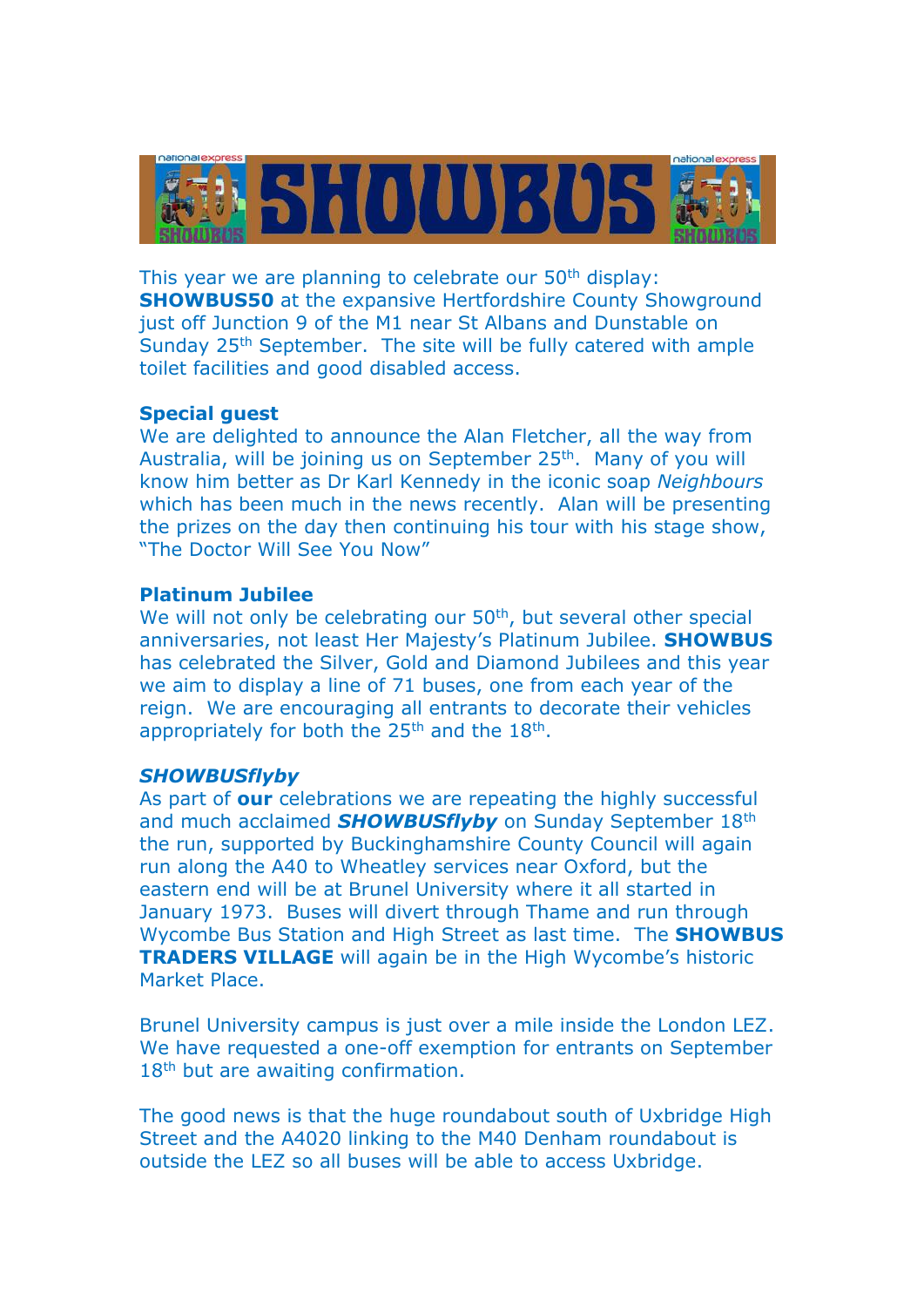Buses will be running from around 0830h onwards in BOTH directions until around 1700h every 2 to 5 minutes, though the frequency is likely to tail off after 1530h, but check *showbus.com/display* nearer the time for the planned schedule.

## **SHOWBUS50 National Express 50th anniversary display**

National Express is joining with Showbus to celebrate its 50<sup>th</sup> birthday, indeed they sponsored SHOWBUS in its early days from 1975 till 1979. We are inviting all preserved coaches in National Express white livery, or any that may at one time have been painted in those colours, to form part of a special NATIONAL EXPRESS anniversary display. We hope some will also take part in the *SHOWBUSflyby* the week before.

# **Leyland National 50th anniversary display**

SHOWBUS started not long after the birth of the now defunct National Bus Company and one of the first Leyland Nationals was displayed at Brunel University in January 1973, London Country's dual door LN15 in the new all over NBC leaf green livery. It was displayed alongside a new poppy red Bristol VRTSL6G of Alder Valley. So in addition to our Jubilee and National Express displays there will be a Leyland National line up.

#### **SHOWBUS50 &** *SHOWBUSflyby*

We are hoping to have a number of buses from that original Brunel gathering at both events. Believe it or not a few survive that displayed in 1973, not least the former Eastern National Bristol KSW open top used by Sir Paul McCartney's group Wings for their 1972 European tour. We hope they will be joined by some of the entries from early SHOWBUS events at the Hillingdon Show.

Please note **dogs are permitted** on a lead on site.

**SHOWBUS Committee** e-mail *rally@showbus.com* Phone 01494 261002 or SMS 07518 624034 Dr Martin Isles (Entries & Parking Reception) **20 Castle Rise, Castle Street, HIGH WYCOMBE. HP13 6FQ** Mr Charlie Nicholson (Parking Display & tours) Mr Dave Reid Mr Rob Passaway (Parking Display) Mr Dominic Spooner (Trade stands)

| Prizes will be presented by Alan Fletcher, Dr Karl Kennedy of Neighbours |                               |                                  |
|--------------------------------------------------------------------------|-------------------------------|----------------------------------|
| <b>Preserved vehicles</b>                                                | <b>Non Preserved vehicles</b> | <b>All vehicles</b>              |
| <b>Best in Show Shillibeer Award</b>                                     | <b>S Best Modern Vehicle</b>  | 4 Pre 1950 & before              |
| <b>Best Doyen double &amp; singledecks</b>                               | T Best Post 2019 bus          | <b>5</b> Best 1951-59 vehicle    |
|                                                                          | <b>U</b> Best Post 2019 coach | <b>6</b> Best 1960-69 vehicle    |
| <b>Best former NATIONAL EXPRESS coach</b>                                |                               | <b>7</b> Best 1970-79 vehicle    |
| <b>Best Levland National</b>                                             |                               | <b>8</b> Best 1980-1989 vehicle  |
|                                                                          | <b>Premier Operator Award</b> | <b>9</b> Best 1990-1999 vehicle  |
|                                                                          | For the best pair of entries  | <b>10 Best 2000-2009 vehicle</b> |
|                                                                          |                               | 11 Best 2010-2019 vehicle        |

**SHOWBUS** *international* **2022's 17 PRIZE CATEGORIES**